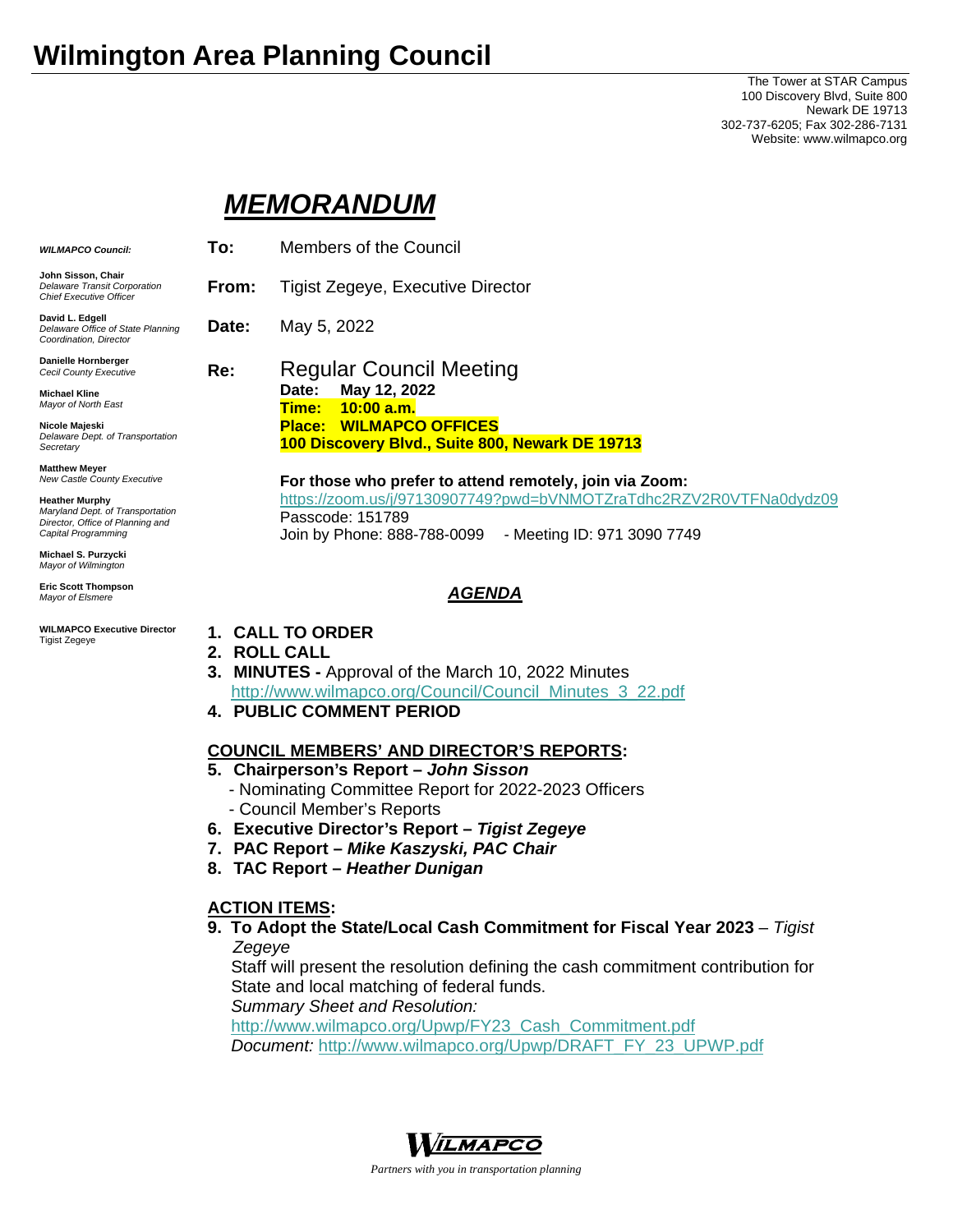# **10. To Adopt the Draft FY 2023 Unified Planning Work Program (UPWP) –** *Tigist Zegeye*

Staff will present the final draft of the WILMAPCO FY 2023 Unified Planning Work Program (UPWP) for adoption.

*Summary Sheet and Resolution:* http://www.wilmapco.org/Upwp/FY23\_UPWP\_Adoption.pdf *Document*: http://www.wilmapco.org/Upwp/DRAFT\_FY\_23\_UPWP.pdf

#### **11. To Amend the FY 2020-2023 Transportation Improvement Program (TIP)—***Heather Dunigan*

Cecil County has requested that the TIP be amended to include the School Zone and Crosswalk Improvement at Elk Neck Elementary School project. *Summary Sheet, Resolution and Document:*  http://www.wilmapco.org/Tip/TIP\_amend\_ElkNeck.pdf

# **12. To Amend the FY 2020-2023 Transportation Improvement Program (TIP)—***Heather*

*Dunigan*

DelDOT has requested that the TIP be amended to include the Automated/Dynamic Paratransit Scheduling project. *Summary Sheet, Resolution and Document:*  http://www.wilmapco.org/Tip/TIP\_amend\_pt\_scheduling.pdf

## **13. To Amend the FY 2020-2023 Transportation Improvement Program (TIP)—***Heather Dunigan*

DelDOT has requested that the TIP be amended to include the US 13 Bus-Bike-Right-Turn (BBRT) Lane project.

*Summary Sheet, Resolution and Document:*  http://www.wilmapco.org/Tip/TIP\_amend\_US13BBRT.pdf

## **14. To Adopt the New Castle County Draft FY 2023-26 TIP Air Quality Conformity Analysis —***Bill Swiatek*

Staff will present the draft air quality conformity determination, including result of the public comment.

*Summary Sheet and Resolution:* http://www.wilmapco.org/Aq/NCC\_AQ\_Conformity.pdf *Document:* http://www.wilmapco.org/Aq/Draft\_NCC\_AQC\_3\_2\_22.pdf

#### **15. To Adopt the Draft FY 2023-2026 Transportation Improvement Program (TIP)** *– Heather Dunigan*

Staff will present the draft FY 2023-2026 TIP, including result of the public comment. *Summary Sheet and Resolution:* http://www.wilmapco.org/Tip/FY23-26\_TIP\_Adoption.pdf *Document:* http://www.wilmapco.org/tip/

# **16. To Endorse the Port Circulation Study** – *Dan Blevins*

Staff will present the draft document and its recommendations. *Summary Sheet and Resolution:* http://www.wilmapco.org/Port/Port\_Circulation\_Study.pdf *Document:* http://www.wilmapco.org/freight/Port\_Access\_Final.pdf

# **17. To Endorse the Union Street Reconfiguration Streetscape Improvement Study** – *Dave Gula*

Staff will present the draft document and its recommendations. *Summary Sheet and Resolution:* http://www.wilmapco.org/wilmington/Union\_Street\_Res.pdf *Document:* http://www.wilmapco.org/wilmington/union-street-draft.pdf